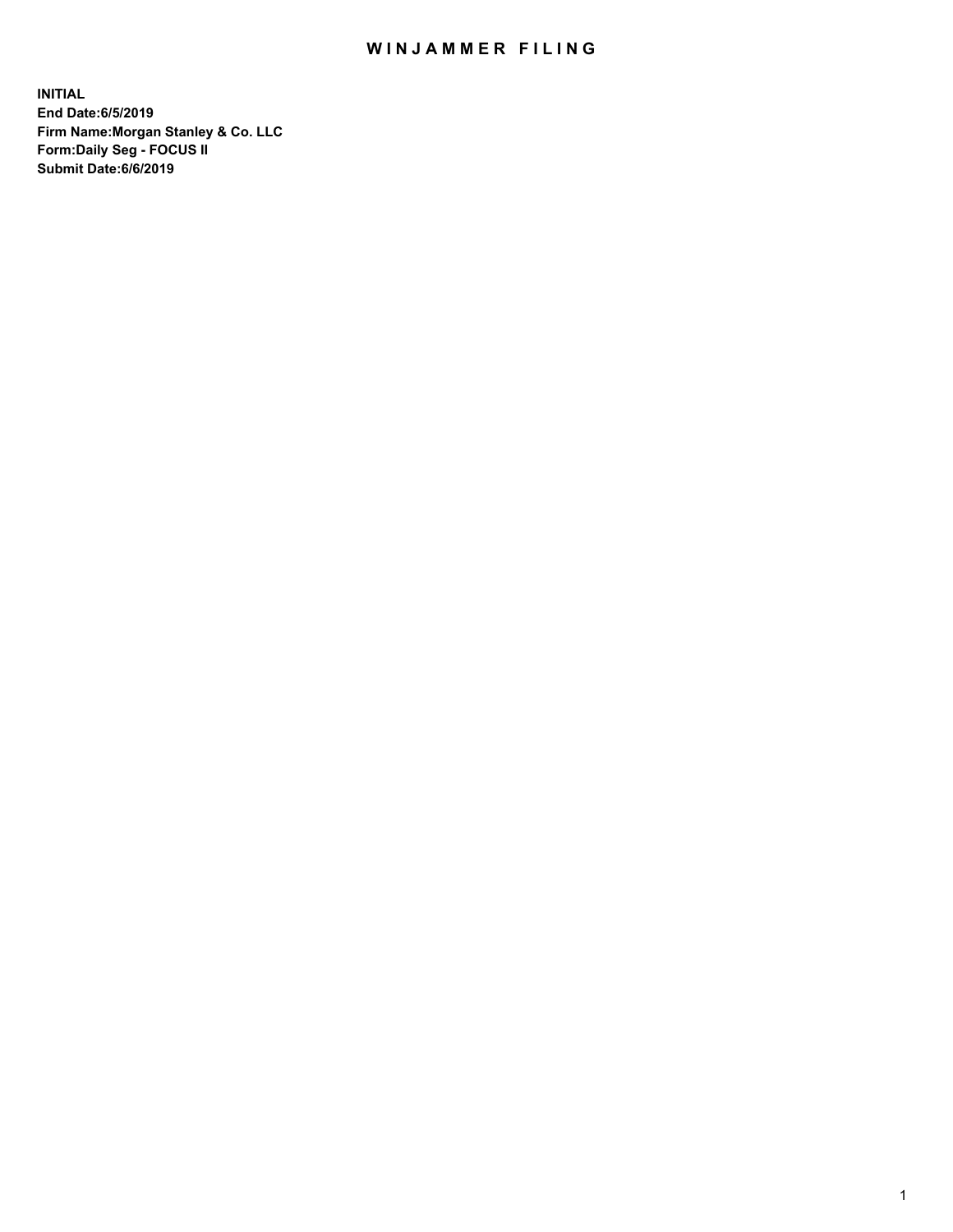**INITIAL End Date:6/5/2019 Firm Name:Morgan Stanley & Co. LLC Form:Daily Seg - FOCUS II Submit Date:6/6/2019 Daily Segregation - Cover Page**

| Name of Company                                                                                                                                                                                                                                                                                                                | Morgan Stanley & Co. LLC                                    |
|--------------------------------------------------------------------------------------------------------------------------------------------------------------------------------------------------------------------------------------------------------------------------------------------------------------------------------|-------------------------------------------------------------|
| <b>Contact Name</b>                                                                                                                                                                                                                                                                                                            | <b>Ikram Shah</b>                                           |
| <b>Contact Phone Number</b>                                                                                                                                                                                                                                                                                                    | 212-276-0963                                                |
| <b>Contact Email Address</b>                                                                                                                                                                                                                                                                                                   | Ikram.shah@morganstanley.com                                |
| FCM's Customer Segregated Funds Residual Interest Target (choose one):<br>a. Minimum dollar amount: ; or<br>b. Minimum percentage of customer segregated funds required:% ; or<br>c. Dollar amount range between: and; or<br>d. Percentage range of customer segregated funds required between:% and%.                         | 235,000,000<br><u>0</u><br>0 <sub>0</sub><br>00             |
| FCM's Customer Secured Amount Funds Residual Interest Target (choose one):<br>a. Minimum dollar amount: ; or<br>b. Minimum percentage of customer secured funds required:% ; or<br>c. Dollar amount range between: and; or<br>d. Percentage range of customer secured funds required between:% and%.                           | 140,000,000<br><u>0</u><br>0 <sub>0</sub><br>0 <sub>0</sub> |
| FCM's Cleared Swaps Customer Collateral Residual Interest Target (choose one):<br>a. Minimum dollar amount: ; or<br>b. Minimum percentage of cleared swaps customer collateral required:% ; or<br>c. Dollar amount range between: and; or<br>d. Percentage range of cleared swaps customer collateral required between:% and%. | 92,000,000<br><u>0</u><br>0 Q<br>0 <sub>0</sub>             |

Attach supporting documents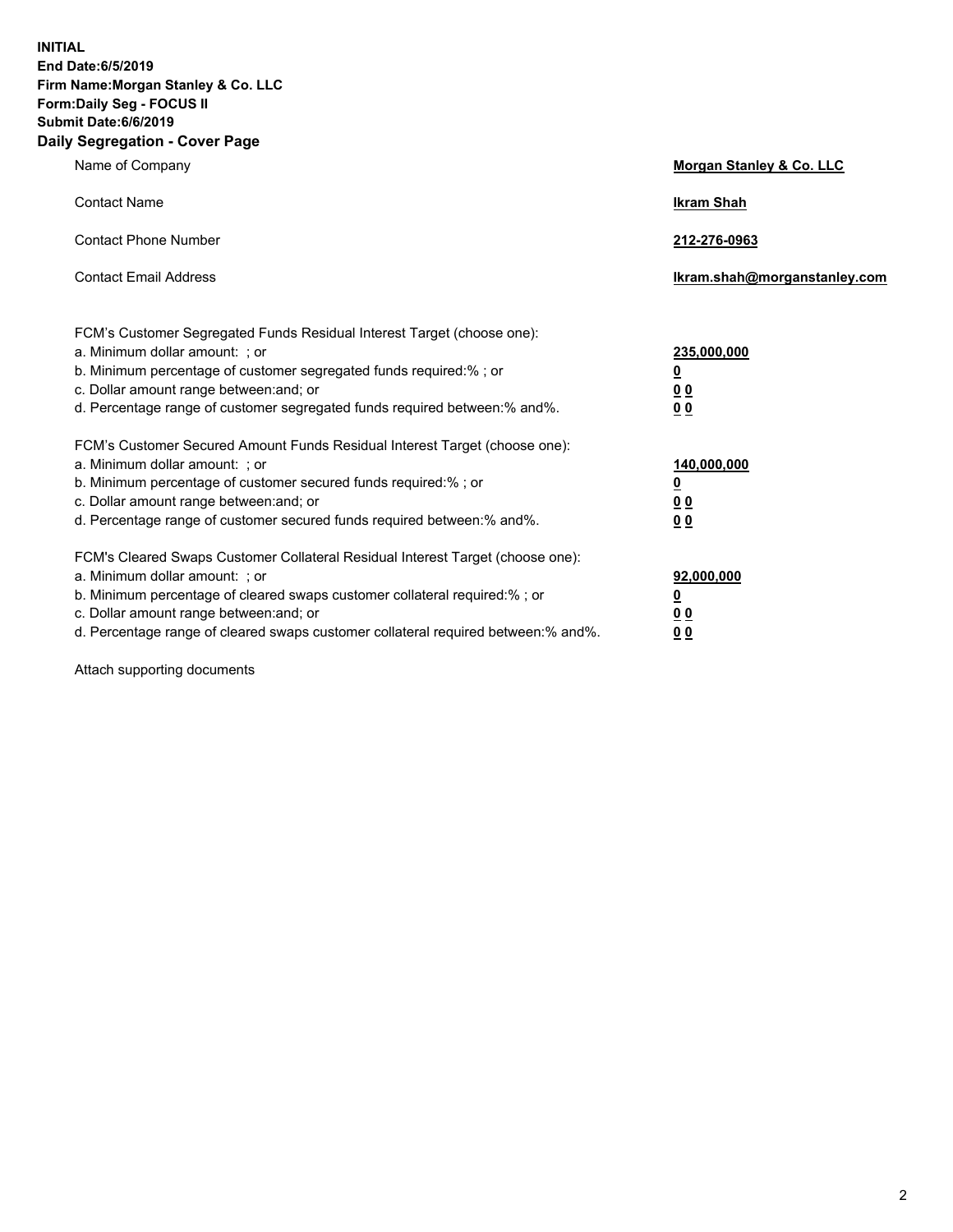|     | <b>INITIAL</b><br>End Date: 6/5/2019<br>Firm Name: Morgan Stanley & Co. LLC<br>Form: Daily Seg - FOCUS II<br><b>Submit Date: 6/6/2019</b><br><b>Daily Segregation - Secured Amounts</b> |                                                              |
|-----|-----------------------------------------------------------------------------------------------------------------------------------------------------------------------------------------|--------------------------------------------------------------|
|     | Foreign Futures and Foreign Options Secured Amounts                                                                                                                                     |                                                              |
|     | Amount required to be set aside pursuant to law, rule or regulation of a foreign                                                                                                        | $0$ [7305]                                                   |
| 1.  | government or a rule of a self-regulatory organization authorized thereunder<br>Net ledger balance - Foreign Futures and Foreign Option Trading - All Customers                         |                                                              |
|     | A. Cash                                                                                                                                                                                 | 3,168,978,218 [7315]                                         |
|     | B. Securities (at market)                                                                                                                                                               | 2,600,760,848 [7317]                                         |
| 2.  | Net unrealized profit (loss) in open futures contracts traded on a foreign board of trade                                                                                               | 403,286,332 [7325]                                           |
| 3.  | Exchange traded options                                                                                                                                                                 |                                                              |
|     | a. Market value of open option contracts purchased on a foreign board of trade                                                                                                          | 16,159,119 [7335]                                            |
| 4.  | b. Market value of open contracts granted (sold) on a foreign board of trade<br>Net equity (deficit) (add lines 1.2. and 3.)                                                            | -11,781,267 [7337]<br>5,370,830,586 [7345]                   |
| 5.  | Account liquidating to a deficit and account with a debit balances - gross amount                                                                                                       | 207,985,946 [7351]                                           |
|     | Less: amount offset by customer owned securities                                                                                                                                        | -202,838,147 [7352] 5,147,799                                |
|     |                                                                                                                                                                                         | [7354]                                                       |
| 6.  | Amount required to be set aside as the secured amount - Net Liquidating Equity<br>Method (add lines 4 and 5)                                                                            | 5,375,978,385 [7355]                                         |
| 7.  | Greater of amount required to be set aside pursuant to foreign jurisdiction (above) or line                                                                                             | 5,375,978,385 [7360]                                         |
|     | 6.                                                                                                                                                                                      |                                                              |
|     | FUNDS DEPOSITED IN SEPARATE REGULATION 30.7 ACCOUNTS                                                                                                                                    |                                                              |
| 1.  | Cash in banks<br>A. Banks located in the United States                                                                                                                                  | 261,198,685 [7500]                                           |
|     | B. Other banks qualified under Regulation 30.7                                                                                                                                          | 231,309,475 [7520] 492,508,160<br>[7530]                     |
| 2.  | Securities                                                                                                                                                                              |                                                              |
|     | A. In safekeeping with banks located in the United States                                                                                                                               | 742,781,906 [7540]                                           |
|     | B. In safekeeping with other banks qualified under Regulation 30.7                                                                                                                      | 0 [7560] 742,781,906 [7570]                                  |
| 3.  | Equities with registered futures commission merchants<br>A. Cash                                                                                                                        |                                                              |
|     | <b>B.</b> Securities                                                                                                                                                                    | 5,332,048 [7580]<br>$0$ [7590]                               |
|     | C. Unrealized gain (loss) on open futures contracts                                                                                                                                     | -759,865 [7600]                                              |
|     | D. Value of long option contracts                                                                                                                                                       | $0$ [7610]                                                   |
|     | E. Value of short option contracts                                                                                                                                                      | <u>0</u> [7615] 4,572,183 [7620]                             |
| 4.  | Amounts held by clearing organizations of foreign boards of trade                                                                                                                       |                                                              |
|     | A. Cash                                                                                                                                                                                 | $0$ [7640]                                                   |
|     | <b>B.</b> Securities<br>C. Amount due to (from) clearing organization - daily variation                                                                                                 | $0$ [7650]<br>$0$ [7660]                                     |
|     | D. Value of long option contracts                                                                                                                                                       | $0$ [7670]                                                   |
|     | E. Value of short option contracts                                                                                                                                                      | 0 [7675] 0 [7680]                                            |
| 5.  | Amounts held by members of foreign boards of trade                                                                                                                                      |                                                              |
|     | A. Cash                                                                                                                                                                                 | 2,866,141,865 [7700]                                         |
|     | <b>B.</b> Securities                                                                                                                                                                    | 1,857,978,941 [7710]                                         |
|     | C. Unrealized gain (loss) on open futures contracts<br>D. Value of long option contracts                                                                                                | -402,526,468 [7720]                                          |
|     | E. Value of short option contracts                                                                                                                                                      | 16,159,119 [7730]<br><u>-11,781,267</u> [7735] 4,325,972,190 |
|     |                                                                                                                                                                                         | $[7740]$                                                     |
| 6.  | Amounts with other depositories designated by a foreign board of trade                                                                                                                  | $0$ [7760]                                                   |
| 7.  | Segregated funds on hand                                                                                                                                                                | $0$ [7765]                                                   |
| 8.  | Total funds in separate section 30.7 accounts                                                                                                                                           | 5,565,834,439 [7770]                                         |
| 9.  | Excess (deficiency) Set Aside for Secured Amount (subtract line 7 Secured Statement<br>Page 1 from Line 8)                                                                              | 189,856,054 [7380]                                           |
| 10. | Management Target Amount for Excess funds in separate section 30.7 accounts                                                                                                             | 140,000,000 [7780]                                           |

11. Excess (deficiency) funds in separate 30.7 accounts over (under) Management Target **49,856,054** [7785]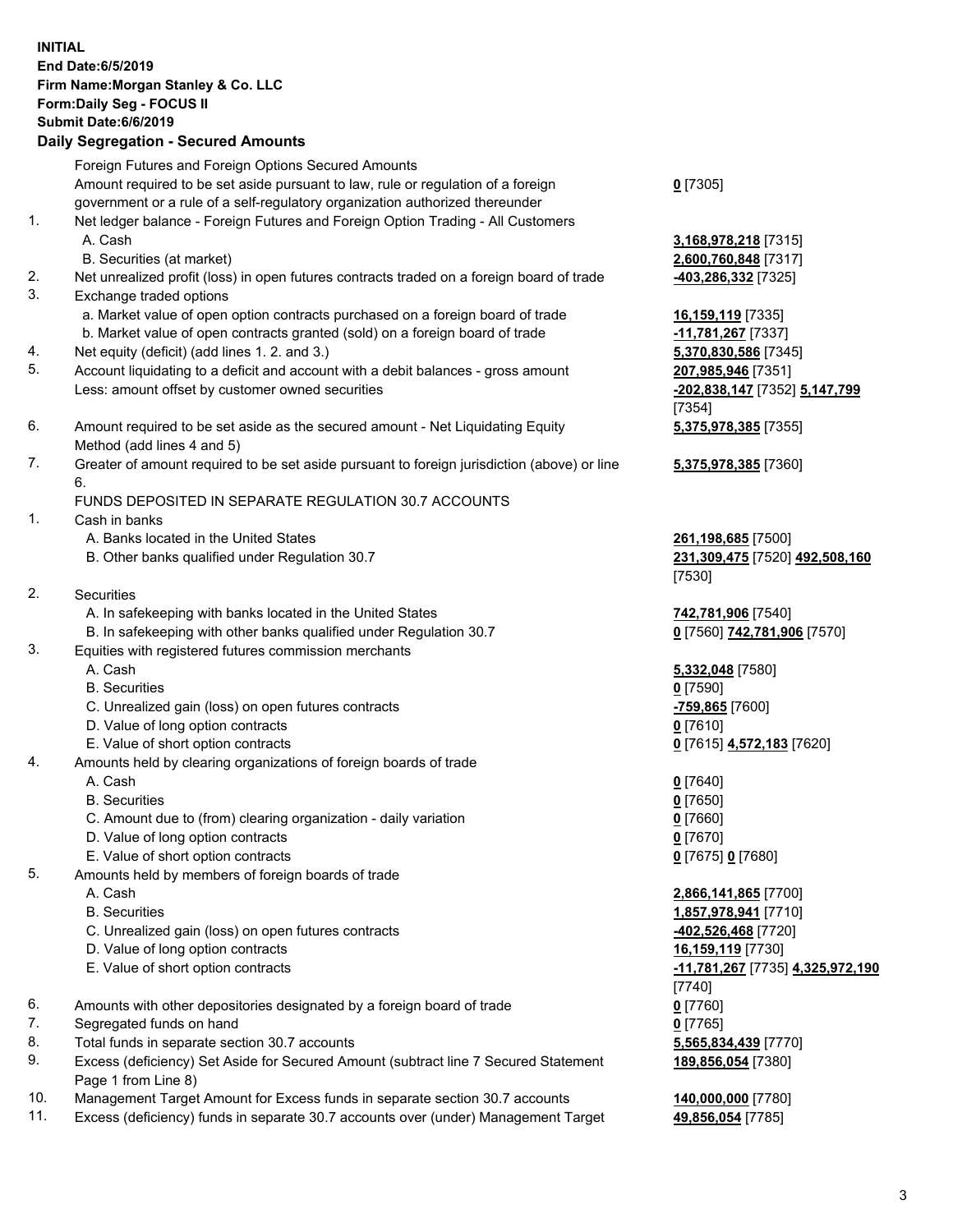| <b>INITIAL</b> | End Date: 6/5/2019<br>Firm Name: Morgan Stanley & Co. LLC<br>Form: Daily Seg - FOCUS II<br>Submit Date: 6/6/2019<br>Daily Segregation - Segregation Statement |                                             |
|----------------|---------------------------------------------------------------------------------------------------------------------------------------------------------------|---------------------------------------------|
|                |                                                                                                                                                               |                                             |
|                | SEGREGATION REQUIREMENTS(Section 4d(2) of the CEAct)                                                                                                          |                                             |
| 1.             | Net ledger balance                                                                                                                                            |                                             |
|                | A. Cash                                                                                                                                                       | <b>9,782,735,618</b> [7010]                 |
| 2.             | B. Securities (at market)                                                                                                                                     | 6,345,148,135 [7020]                        |
| 3.             | Net unrealized profit (loss) in open futures contracts traded on a contract market<br>Exchange traded options                                                 | 388,026,046 [7030]                          |
|                | A. Add market value of open option contracts purchased on a contract market                                                                                   |                                             |
|                | B. Deduct market value of open option contracts granted (sold) on a contract market                                                                           | 542,931,130 [7032]<br>-384, 163, 829 [7033] |
| 4.             | Net equity (deficit) (add lines 1, 2 and 3)                                                                                                                   | 16,674,677,100 [7040]                       |
| 5.             | Accounts liquidating to a deficit and accounts with                                                                                                           |                                             |
|                | debit balances - gross amount                                                                                                                                 | 446,088,918 [7045]                          |
|                | Less: amount offset by customer securities                                                                                                                    | -444,721,348 [7047] 1,367,570               |
|                |                                                                                                                                                               | [7050]                                      |
| 6.             | Amount required to be segregated (add lines 4 and 5)                                                                                                          | 16,676,044,670 [7060]                       |
|                | FUNDS IN SEGREGATED ACCOUNTS                                                                                                                                  |                                             |
| 7.             | Deposited in segregated funds bank accounts                                                                                                                   |                                             |
|                | A. Cash                                                                                                                                                       | 3,938,541,859 [7070]                        |
|                | B. Securities representing investments of customers' funds (at market)                                                                                        | $0$ [7080]                                  |
|                | C. Securities held for particular customers or option customers in lieu of cash (at                                                                           | 788,954,885 [7090]                          |
|                | market)                                                                                                                                                       |                                             |
| 8.             | Margins on deposit with derivatives clearing organizations of contract markets                                                                                |                                             |
|                | A. Cash                                                                                                                                                       | 6,363,200,548 [7100]                        |
|                | B. Securities representing investments of customers' funds (at market)                                                                                        | $0$ [7110]                                  |
|                | C. Securities held for particular customers or option customers in lieu of cash (at                                                                           | 5,556,193,250 [7120]                        |
|                | market)                                                                                                                                                       |                                             |
| 9.             | Net settlement from (to) derivatives clearing organizations of contract markets                                                                               | 153,101,324 [7130]                          |
| 10.            | Exchange traded options                                                                                                                                       |                                             |
|                | A. Value of open long option contracts                                                                                                                        | 542,931,130 [7132]                          |
|                | B. Value of open short option contracts                                                                                                                       | -384,163,829 [7133]                         |
| 11.            | Net equities with other FCMs                                                                                                                                  |                                             |
|                | A. Net liquidating equity                                                                                                                                     | 11,328,213 [7140]                           |
|                | B. Securities representing investments of customers' funds (at market)                                                                                        | $0$ [7160]                                  |
|                | C. Securities held for particular customers or option customers in lieu of cash (at<br>market)                                                                | $0$ [7170]                                  |
| 12.            | Segregated funds on hand                                                                                                                                      | $0$ [7150]                                  |
| 13.            | Total amount in segregation (add lines 7 through 12)                                                                                                          | 16,970,087,380 [7180]                       |
| 14.            | Excess (deficiency) funds in segregation (subtract line 6 from line 13)                                                                                       | 294,042,710 [7190]                          |
|                |                                                                                                                                                               | 0.50000000000                               |

15. Management Target Amount for Excess funds in segregation<br>16. Excess (deficiency) funds in segregation over (under) Manage Excess (deficiency) funds in segregation over (under) Management Target Amount Excess

**235,000,000** [7194]<br>**59,042,710** [7198]